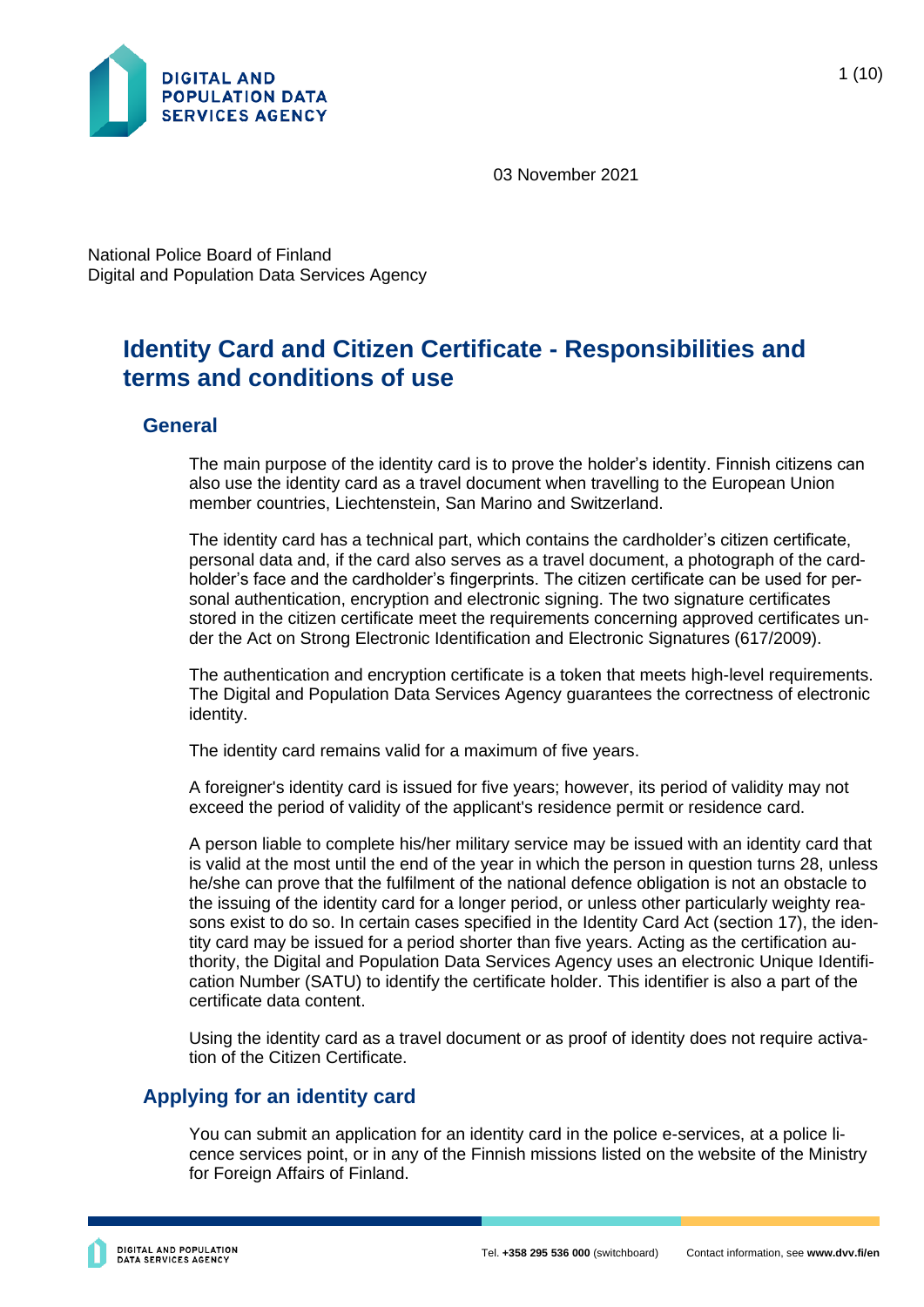If a guardian applies for an identity card for a person in their care, the guardian must also visit the licence services point in order for the application to be finalised. The application for an identity card for a minor/temporary identity card must be submitted to the police by the applicant themselves. These documents cannot be issued by Finnish missions abroad. In addition, foreigner identity cards may not be issued by Finnish missions abroad.

When you submit the application in person, your identity is verified by means of a valid passport or an identity card. The police are able to identify your identity without these documents but it may take more time.

In the police e-services, you are identified with the help of strong electronic identification when you submit an application. The application is not always enough and you may also have to visit a police licence services point for identification before the application can be processed. When you are filling out the application, the system will notify you whether an identification visit is necessary.

If you submit your application online, you should pay for it using online banking services. If you do not pay for your application, it cannot be processed and it will not go any further.

You do not need to visit the authority's service point in person if you submit the application for an identity card electronically and if:

- 1. you have been issued a Finnish citizen's identity card or passport or a foreigner identity card within a six year period before the submitting of the identity card application, and you have visited the authority in person when applying for the identity card or passport;
- 2. you were aged 12 years or over when the document was issued; and
- 3. you have given a specimen signature for an identity card or passport or a foreigner's identity card during the six year period before the submitting of the identity card application, and your first or last name has not changed since that date.

However, the applicant has to visit the authority in person if this is necessary in order to establish his or her identity or to provide a new specimen signature, or for some other specific reason.

You can collect the identity card from the agreed collection point. You will be notified of the arrival of the card by a text message, by email or by letter.

The letter containing the activation PIN for the citizen certificate will be delivered to your home address within two weeks of the submitting of the application.

### **Activating the citizen certificate**

Before you can use the identity card in e-services, you must activate the citizen certificate stored in the card with the activation PIN. In addition to the identity card and the activation PIN, you also need a computer, a card reader and card reader software to activate the certificate. The citizen certificate is activated with the mPollux DigiSign Client card reader software, which can be downloaded from [https://dvv.fi/en/download-card-reader-software.](https://dvv.fi/en/download-card-reader-software)We recommend that you use the most recent version of the card reader software.

DIGI- JA VÄESTÖTIETOVIRASTO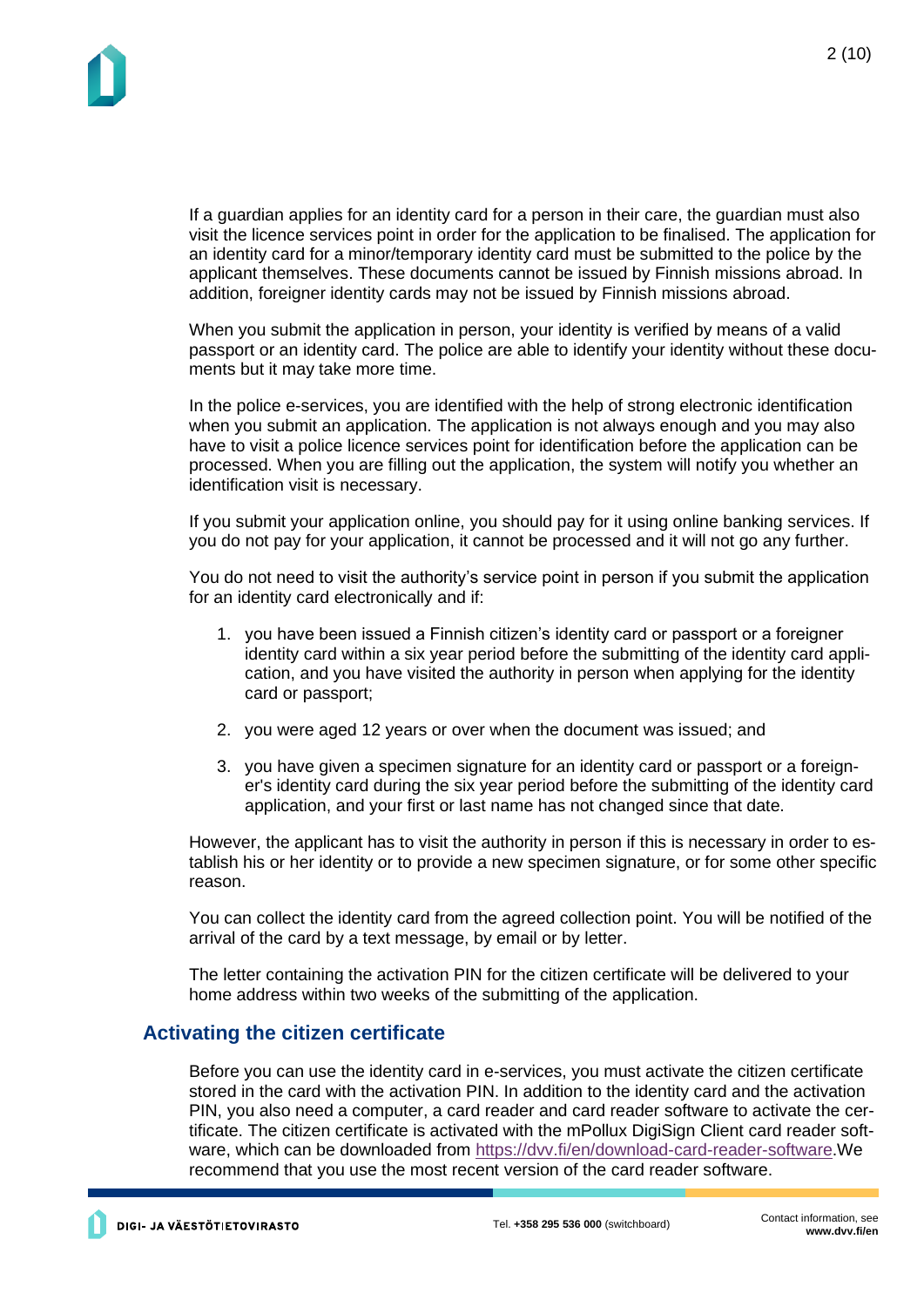The card reader software will start the activation process automatically when you put the identity card into the card reader for the first time. Using the activation PIN, you can create two personal PIN codes (basic PIN and signature PIN).

After completing the activation process, you can start using your identity card in e-services. With the basic PIN, you can control the identity card maintenance and the electronic identification. With the signature PIN, you can create an electronic signature.

You can find detailed instructions for enabling the citizen certificate on the DVV website at [https://dvv.fi/en/activation-of-the-citizen-certificate.](https://dvv.fi/en/activation-of-the-citizen-certificate)

For advice on certificate-related matters in Finnish, Swedish or English, call 0600 96160 (+ local network/mobile call rate). The helpline is open from Monday to Friday between 8:00am and 9:00pm, and on Saturdays between 9:00am and 3:00pm. The helpline is closed on Sundays and public holidays. You can also submit your questions electronically at [https://www.kansalaisneuvonta.fi/en-US.](https://www.kansalaisneuvonta.fi/en-US)

### **Managing the pin codes**

You can find instructions for resetting a locked PIN code and changing a PIN code on the DVV website at [https://dvv.fi/en/citizen-certificate-managing-pin-codes.](https://dvv.fi/en/citizen-certificate-managing-pin-codes) If you have lost your activation PIN code, you can order a new code from a police licence services point or a Finnish mission abroad listed on the Ministry for Foreign Affairs website. Please note that you must visit the services point in person.

### **Renewing your identity card**

The procedure for renewing an identity card is the same as the procedure for applying the card. You may only hold one valid identity card at a time.

### **Responsibility for the use of the identity card**

The identity card and its activation PIN may only be used by the card holder or the person authorised by the card holder.

To terminate your responsibility for a lost identity card or for its unauthorised use, you should immediately call the general revocation service at 0800 162 622 (free of charge, if you are calling from Finland). When calling from abroad, dial +358 800 162 622 (+ local operator charges). The revocation service is available 24 hours a day every day of the week.

Your responsibility for the citizen certificate stored in your identity card ends after you have given the details necessary for revoking the certificate to the revocation service and you have received a revocation notice from the official receiving the call. You should make the revocation request immediately after you have noticed the reason for making the request. The notification can also be made by another person, in which case the caller's identity and connection with the identity card holder must be ascertained. The details required for the verification of your identity are checked when you make the revocation notification. With your consent, the official receiving your revocation notification checks your personal details from the Population Information System.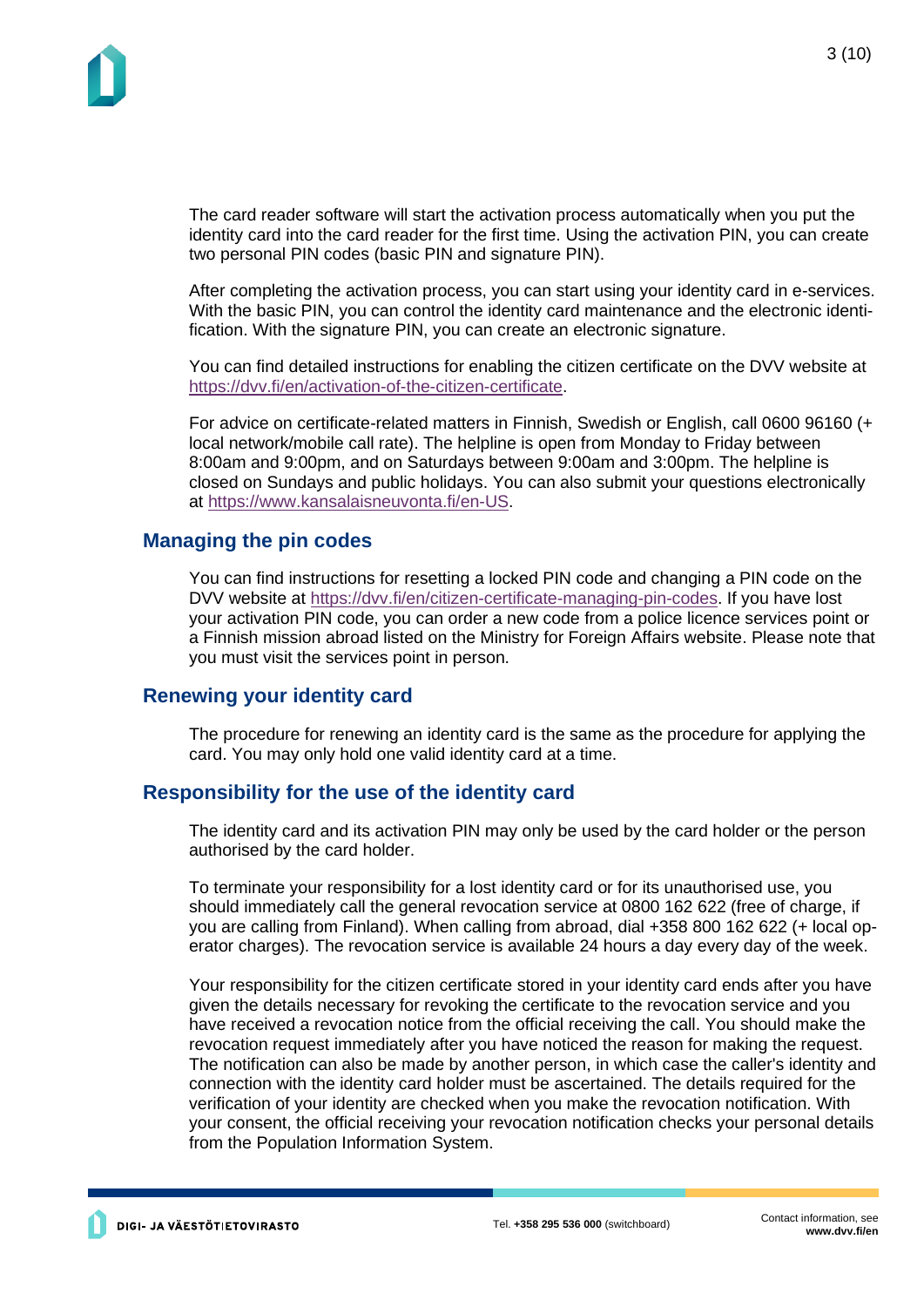

You must take care of your identity card in accordance with these terms and conditions of use and the approved certificate policy, which is publicly available. You must keep your identity card in a safe place to ensure that it cannot be modified, accessed by outsiders or used without authorisation. Acting in violation of these instructions relieves the Digital and Population Data Services Agency from any liability arising from use of the identity card.

# **Liability of the holder of the citizen certificate stored on the identity card**

The citizen certificate contains a high-level personal identification certificate and an approved-level electronic signature certificate, as laid down in the European elDAS regulation (910/2014).

The identity card holder is responsible for ensuring that the information submitted to the certification authority and the registration authority as part of the citizen certificate application is correct.

The rights and obligations of the citizen certificate applicant can be viewed in the general instructions of use and terms and conditions of use before the signing of the citizen certificate application. The rights and obligations of both parties are detailed in the instructions of use and the terms of use. By submitting your application for a citizen certificate, you also accept the general terms and conditions of use and undertake to use the certificates in accordance with the instructions.

It is clearly stated in the application document and the instructions of use that by signing the application, the citizen certificate applicant confirms the correctness of the information provided and approves the creation of the certificate and its publication in a public directory. By signing the application, the applicant also accepts the rules and terms concerning the use of the citizen certificate and undertakes to keep the citizen certificate and the activation PIN codes in a safe place and to report any misuse or loss of the certificates/identity card. The citizen certificate holder may only use the citizen certificate for its intended purposes.

The citizen certificate contains personal data in standard format. It serves as the electronic identity of its holder and may not be given to another person to use.

The citizen certificate holder is responsible for the use of the certificate, for the legal actions taken with it and the financial consequences of the legal actions.

When leaving a computer, you must remove the identity card from the card reader and close all applications.

# **Digital and Population Data Services Agency liability**

Digital and Population Data Services Agency liability for the provision of certificate services is stipulated in accordance with the Act on Strong Electronic Identification and Electronic Trust Services (617/2009). Where applicable, the Tort Liability Act (412/1974) applies.

The Digital and Population Data Services Agency is responsible for ensuring that the citizen certificate has been created with following the procedures described in the Act on the Population Information System and the Certificate Services of the Digital and Population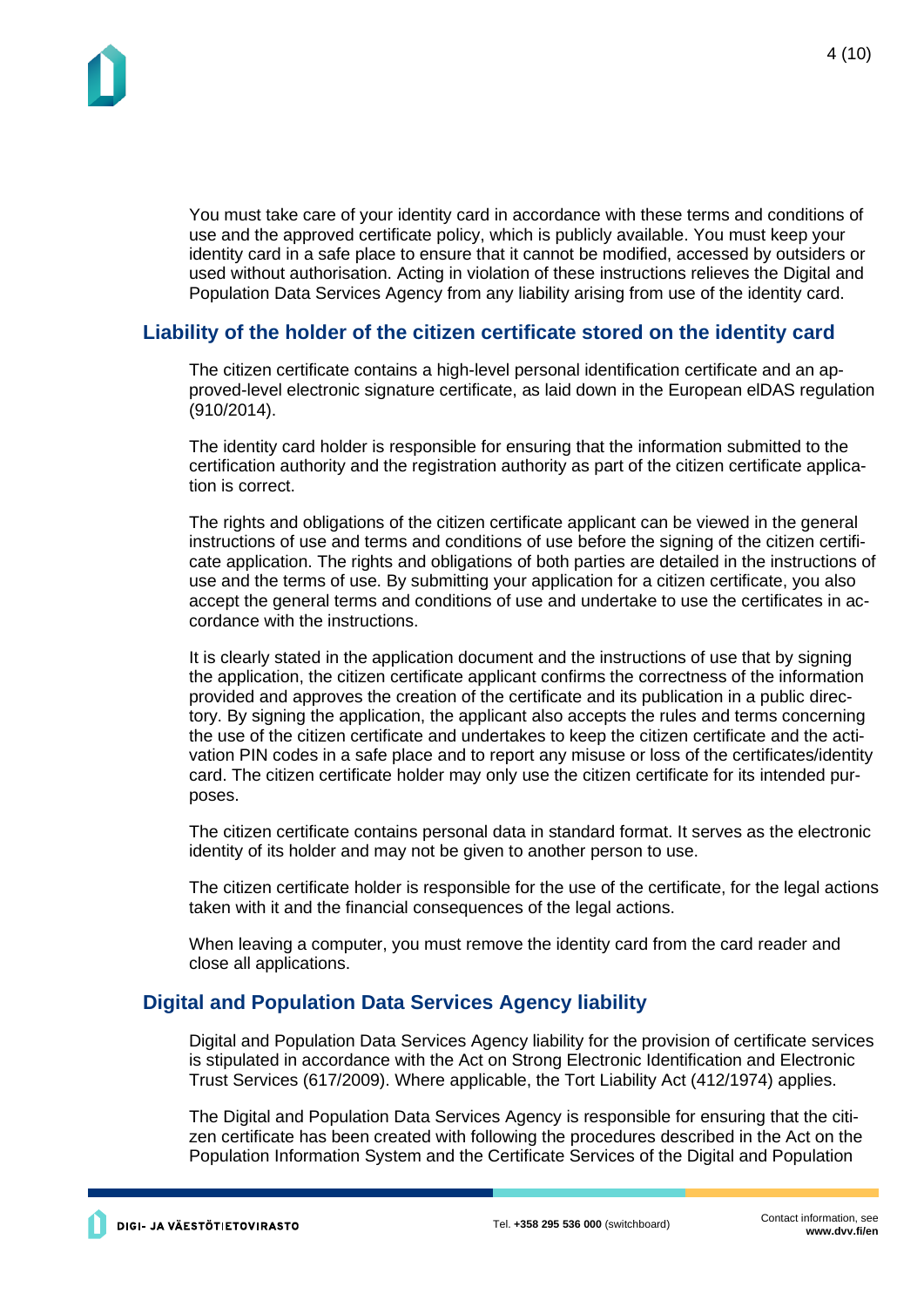Data Services Agency (661/2009), the Act on Strong Electronic Identification and Electronic Trust Services, the Act on Electronic Services and Communication in the Public Sector, the certificate policy and the certification practice statement as well as according to the data provided by the certificate applicant. The Digital and Population Data Services Agency is only responsible for the data that it has stored in the citizen certificate.

The Digital and Population Data Services Agency is responsible for ensuring that, when used appropriately, the citizen certificate can be used for its entire period of validity from the moment it is transferred, unless it has been placed on the revocation list. The citizen certificate has been given to a person identified in a manner required for citizen certificates.

The Digital and Population Data Services Agency is responsible for the functioning of the equipment and software of the certificate system. The certification authority is responsible for including the right person's citizen certificate on the revocation list and for ensuring that the certificate appears on the revocation list in the time specified in the certification practice statement.

# **Limitations of the Digital and Population Data Services Agency's liability**

The Digital and Population Data Services Agency shall not be liable for any damage caused by the disclosure of a private key of a certificate holder unless it is a direct consequence of the Digital and Population Data Services Agency's actions.

The maximum extent of the Digital and Population Data Services Agency's liability to the certificate holder and a party trusting it is for any direct damage caused as a direct consequence of the Digital and Population Data Service Agency's actions.

The Digital and Population Data Services Agency shall not be liable for any indirect or consequential damage caused to the certificate holder. In addition, the Digital and Population Data Services Agency shall not be liable for the indirect or consequential damage suffered by a party trusting the certificate or by another contractual partner of the certificate holder.

A party trusting a citizen certificate cannot fully trust it or the correctness of the electronic signature if the validity of the citizen certificate has not been checked on the revocation list. Approval of the citizen certificate in the aforementioned cases releases the Digital and Population Data Services Agency from liability. A party trusting a citizen certificate shall verify that the certificate granted corresponds to its intended use in the legal action in which it is used.

The certification authority has the right to interrupt the service to perform modifications or maintenance. Modifications and maintenance concerning the revocation list will be announced in advance.

The certification authority has the right to develop the certificate service. The citizen certificate holder or a party trusting a citizen certificate is responsible for their own expenses arising from this, and the certification authority does not have any obligation to compensate the certificate holder or a party trusting the certificate for the expenses resulting from such development work performed by the certification authority.

5 (10)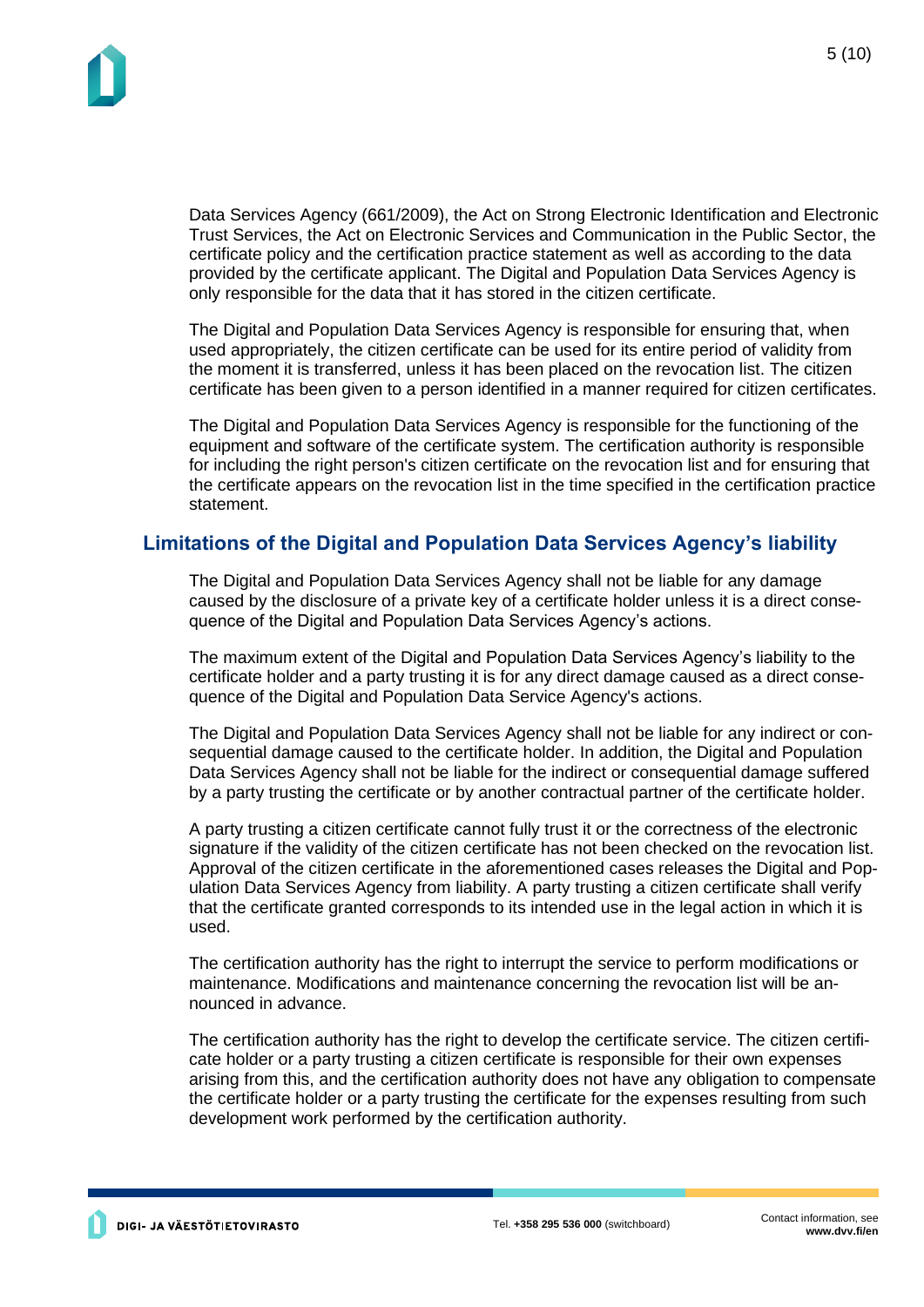The certification authority is not responsible for errors in the online service or applications intended for citizens and organisations and based on a certificate or for any expenses resulting for them.

The Digital and Population Data Services Agency is not responsible for the functioning of public telecommunications or information networks, such as the Internet, and it shall not be liable for situations in which the execution of a legal act is prevented due to the failure of a device or software used by the holder of the citizen certificate or in cases where the certificate is used in violation of its intended use.

### **Force majeure**

The Digital and Population Data Services Agency is not liable for damages arising from cases of force majeure or from unreasonable interference with the operations of the Digital and Population Data Services Agency for similar reasons.

Such force majeure includes but is not limited to: actions taken by the authorities; war or threat thereof; rebellion or riot; problems with mail delivery not arising from the Digital and Population Data Services Agency; interruption in automatic data processing, data transfer, other electronic communications or power supply; interruptions caused by a fire or other accidents; delays in the operations of the Digital and Population Data Services Agency; disclosure of the private keys used by the Digital and Population Data Services Agency or threat thereof; or industrial action, such as strike, lockout, boycott or embargo even in cases where it does not directly involve the Digital and Population Data Services Agency. Force majeure entitles the Digital and Population Data Services Agency to suspend operations until further notice.

# **Preventing use of the identity card and the certificates stored in it**

As a rule, the identity card holder is responsible for deciding how to prevent card use before the card expires. There are a number of ways to prevent use of the identity card and the certificates stored in it:

#### **1. Cancellation of an ID card**

The police will cancel an ID card upon the card holder's request. An identity card issued to a minor is also cancelled if the guardian revokes his/her consent. An identity card is cancelled if it is lost or stolen. An identity card may be cancelled if it is damaged, has been altered, or is illegally used by outsiders. An identity card may also be cancelled if the information intended to be stored in the citizen certificate has been changed. A foreigner's identity card is cancelled if the card holder's residence permit or residence card or the registration of his/her right of residence is cancelled, the card holder is deported from Finland or the card holder no longer has a home municipality in Finland. The police will request the revocation service to revoke the citizen certificates stored in the cancelled identity card.

If the identity card holder wants the citizen certificate to be revoked before cancellation, they must contact the revocation service in person.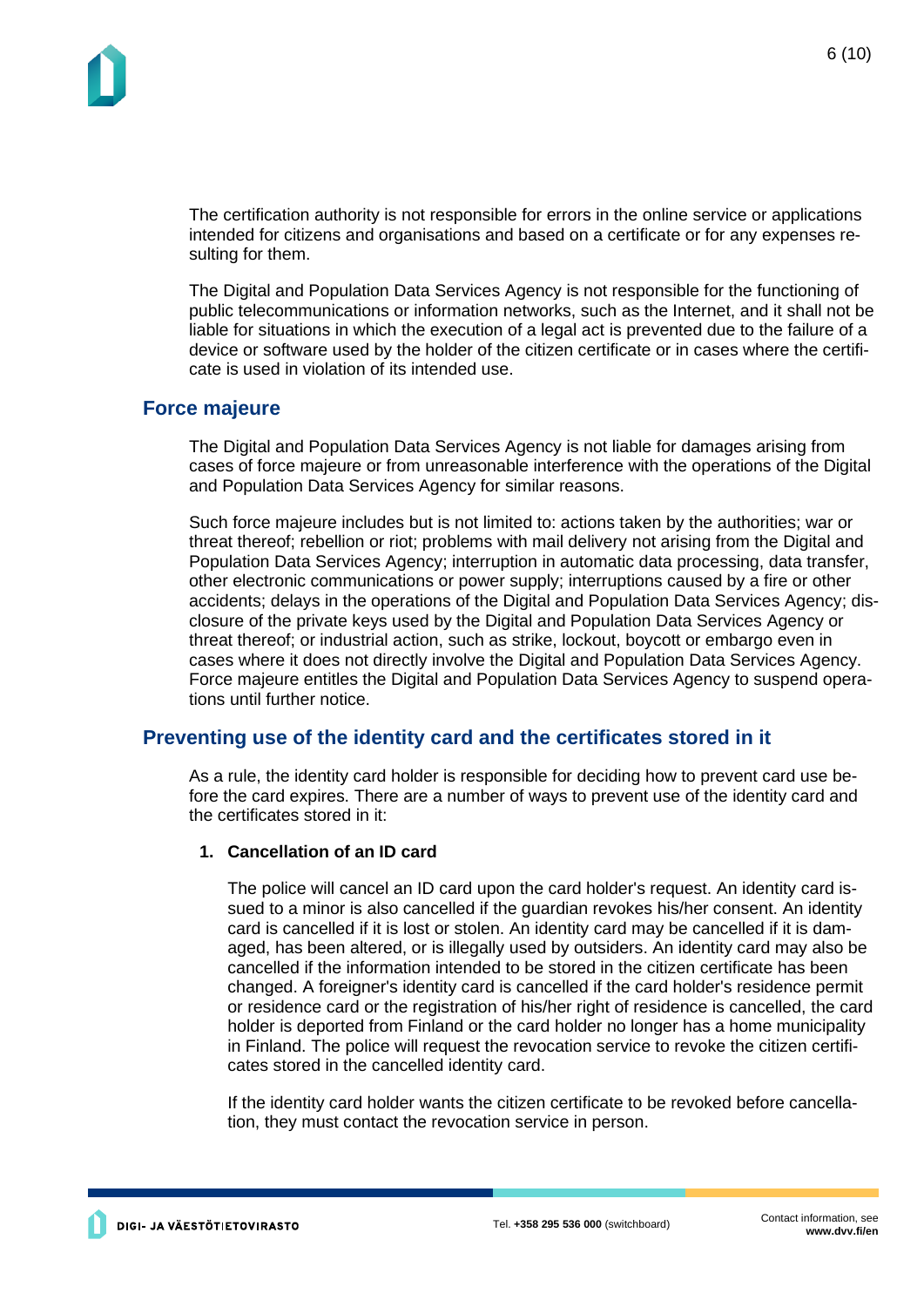#### **2. Preventing use of the identity card and the certificates stored in it by other means**

### **Preventing use of the certificates**

The card holder is responsible for requesting revocation of the citizen certificate. The citizen certificate may be entered on the revocation list at the card holder's request, in which case the citizen certificates issued by the Digital and Population Data Services Agency for electronic services may no longer be used. Any other applications stored in the card platform can still be used in accordance with their intended purpose. The identity card may still be used as proof of identity and a Finnish national's travel document after the revocation of the citizen certificate.

You can revoke the citizen certificate by contacting the revocation service (the phone number is given above). The notification can also be made by another person, in which case the caller's identity and connection with the identity card holder must be ascertained. The person making the revocation request is notified of the successful completion of the revocation process during the call. The identity card holder's responsibility for the use of the certificate ends at the same moment. A revoked certificate cannot be reinstated.

#### **Invalidating the identity card**

The cover letter accompanying the identity card contains instructions for invalidating an expired card. The card holder may, however, use a card invalidated in accordance with these instructions in e-services to access documents and files encrypted using the card's certificate.

# **Certificate invalidation by the Digital and Population Data Services Agency**

The Digital and Population Data Services Agency revokes a citizen certificate belonging to a deceased person upon receiving the notice of death. The deceased certificate holder's beneficiaries will be notified of the revocation by the Digital and Population Data Services Agency.

The Digital and Population Data Services Agency may revoke certificates signed with its private key if there is reason to believe that the Agency's private keys have been disclosed to or accessed by unauthorised parties.

The Digital and Population Data Services Agency will revoke a certificate it has issued if an error is found in its data content.

All citizen certificates that are valid and have been issued with the disclosed key must be revoked on one or more revocation lists, and the validity of these lists only expires when the validity of the last revoked citizen certificate has expired.

If the private key or other technical method used by the Digital and Population Data Services Agency when creating the certificate has been disclosed or otherwise become unusable, the Agency must duly notify all card holders and the Finnish Transport and Communications Agency (Traficom).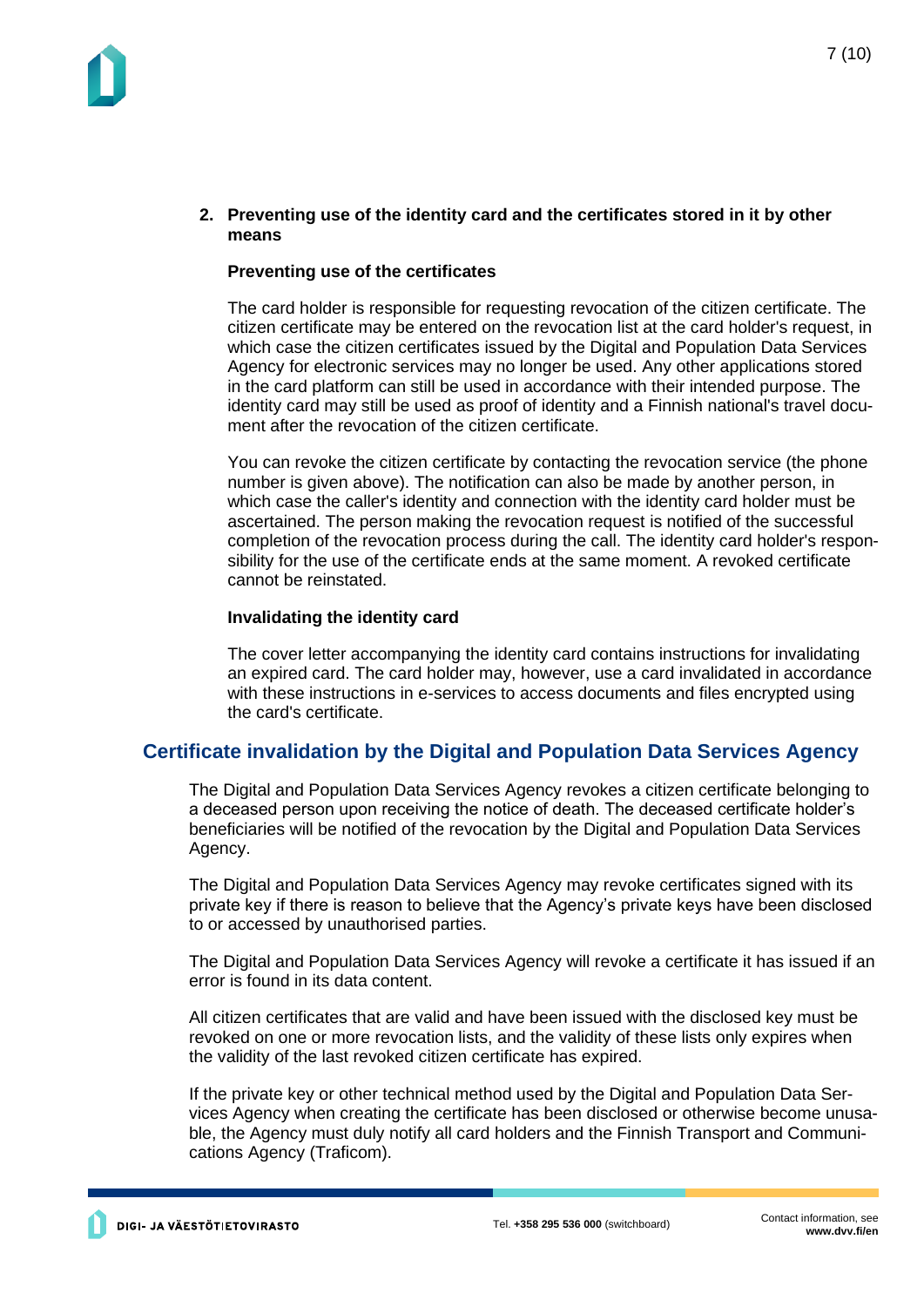The Digital and Population Data Services Agency may also revoke a certificate for other specific reasons.

# **Notifying users of the processing of their data**

Legislation on the processing of personal data and privacy is observed in the processing of data. Such legislation includes the General Data Protection Regulation (EU) 2016/679 and Data Protection Act (1050/2018).

Personal data files and the processing of personal data are based on the Act on the Processing of Personal Data by the Police (616/2019), Identity Card Act (663/2016), and the Act on the Population Information System and the Certificate Services of the Digital and Population Data Services Agency (661/2009). The electronic client identifier is stored in the Population Information System and the other information given in the application are stored in the Data System for Administrative Matters. The acts referred to above also contain provisions on disclosing information contained in the registers. The certificates and the electronic client identifier contained in the identity card are also stored in a public directory. Anybody has the right to access information contained in a public directory, as laid down in the Act on the Openness of Government Activities (621/1999).

### **Controller and privacy statements**

Personal data stored in the identity card is stored in the following systems: Data System for Administrative Matters, certificate system, public directory service, and the Population Information System. The National Police Board of Finland serves as the controller for the Data System for Administrative Matters, while the Digital and Population Data Services Agency serves as the controller for other systems. Privacy statements compliant with the Data Protection Act can be viewed at police departments and the Digital and Population Data Services Agency. Privacy statements stating the purposes for processing personal data can also be found on the Finnish Police website at [\(www.poliisi.fi:](http://www.poliisi.fi/) About the police - Data protection and processing of personal data - Privacy statements and forms). Digital and Population Data Services Agency privacy statements can also be viewed online at: <https://dvv.fi/en/privacy-statements>

### **Certificate data content**

The following information is stored in the certificate issued by the Digital and Population Data Services Agency for electronic services: name of the certification authority issuing the certificate; name of the certificate holder; electronic Unique Identification Number of the certificate holder; validity of the certificate; details of the calculation method used to create the certificate holder's public key; country code of the certification authority; certificate serial number; details of the calculation method used by the certification authority in the certificate signature; details of the certificate policy applied; details of the intended purpose of the certificate; and other technical information required for use of the certificate. The details of the certificate and their correctness are confirmed with the electronic signature of the certification authority. The Digital and Population Data Services Agency publishes the issued certificates in a public directory.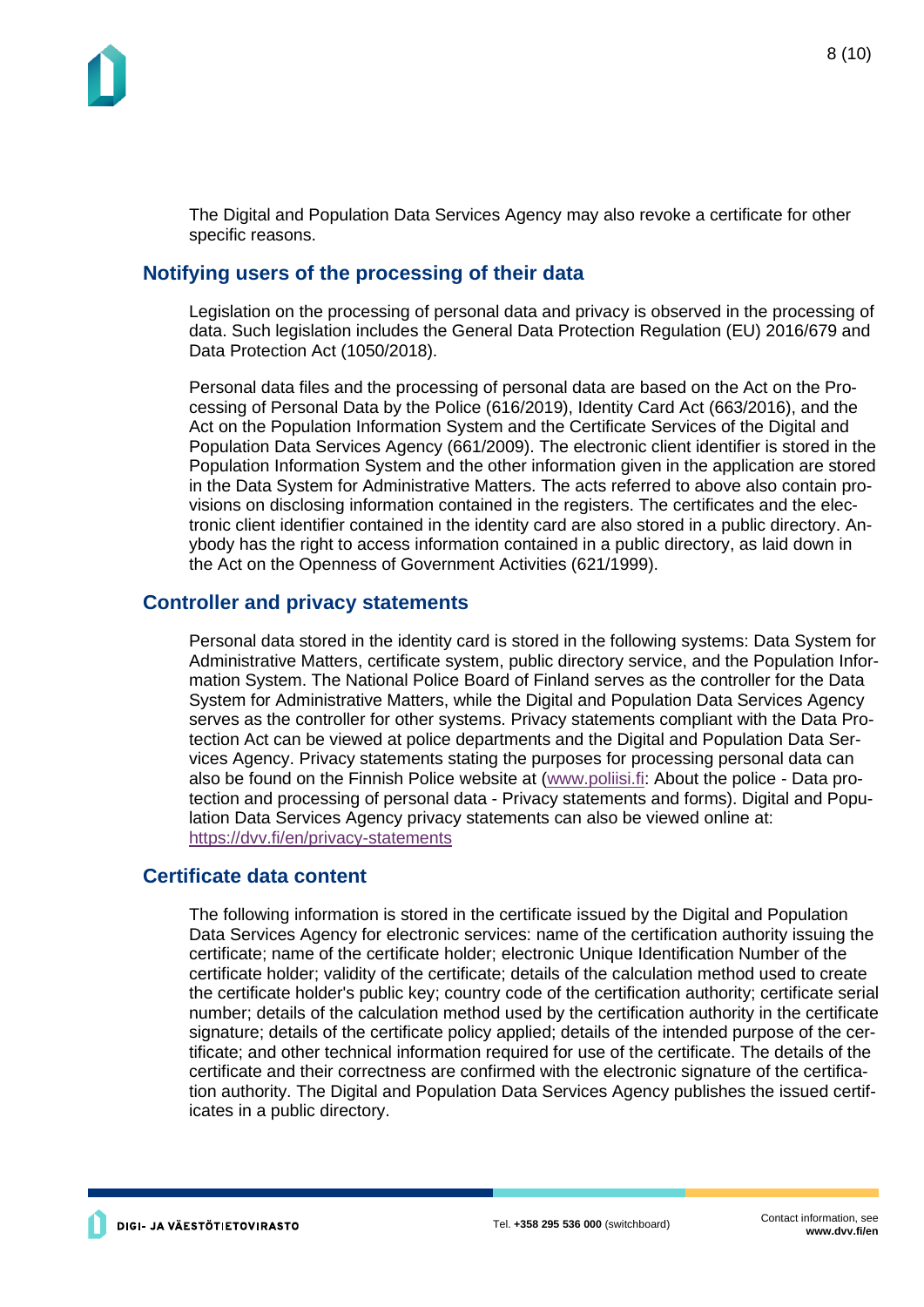The applicant for an identity card may store the email address in the certificate and the Population Information System. The email address is entered in the certificate and the Population Information System in the form given by the applicant. The email address contained in the citizen certificate is stored in a public directory in the same manner as the other data content of the citizen certificate. This means that the email is accessible to anybody. The email address cannot be changed during the validity of the citizen certificate.

# **Exercising the right of inspection and rectification of personal data in accordance with data protection legislation**

The right of data subjects to inspect their own register data, prohibit the controller from processing their register data and rectify any errors are provided for in Regulation (EU) No 2016/679 of the European Parliament and of the Council (General Data Protection Regulation) repealing Directive 95/46/EC, the Data Protection Act (1050/2018) and the Act on the Population Information System and Certificate Services Provided by the Digital and Population Data Services Agency (661/2009) regarding the protection of natural persons in the processing of personal data and the free movement of such data. The requests for accessing data and rectification made in accordance with the Data Protection Act must be submitted to the controller of the register concerned.

# **Responsibilities of the controller and processing personal data**

The controller is responsible for ensuring that when an identity card is used, the data stored in the registers referred to above is only used for the purposes concerning the service in question.

No information concerning use of the public directory maintained by the Digital and Population Data Services Agency is stored in the directory. Certificate system data may, however, be used as quantitative data for such purposes as statistical research and accounting. This data is not disclosed to third parties.

# **Additional information on identity cards**

- For more information on the identity card application process, visit [https://po](https://poliisi.fi/en/how-to-apply-for-an-identity-card)[liisi.fi/en/how-to-apply-for-an-identity-card](https://poliisi.fi/en/how-to-apply-for-an-identity-card)
- Additional information related to the identity card citizen certificate and electronic transactions can be found on the Digital and Population Data Services Agency website:
	- Certificate policy documents concerning the citizen identity card can be found at <https://dvv.fi/en/certificate-policy>
	- The identification principles of the Digital and Population Data Services Agency can be found at [https://dvv.fi/en/citizen-certificate-and-electronic](https://dvv.fi/en/citizen-certificate-and-electronic-identity)[identity](https://dvv.fi/en/citizen-certificate-and-electronic-identity)